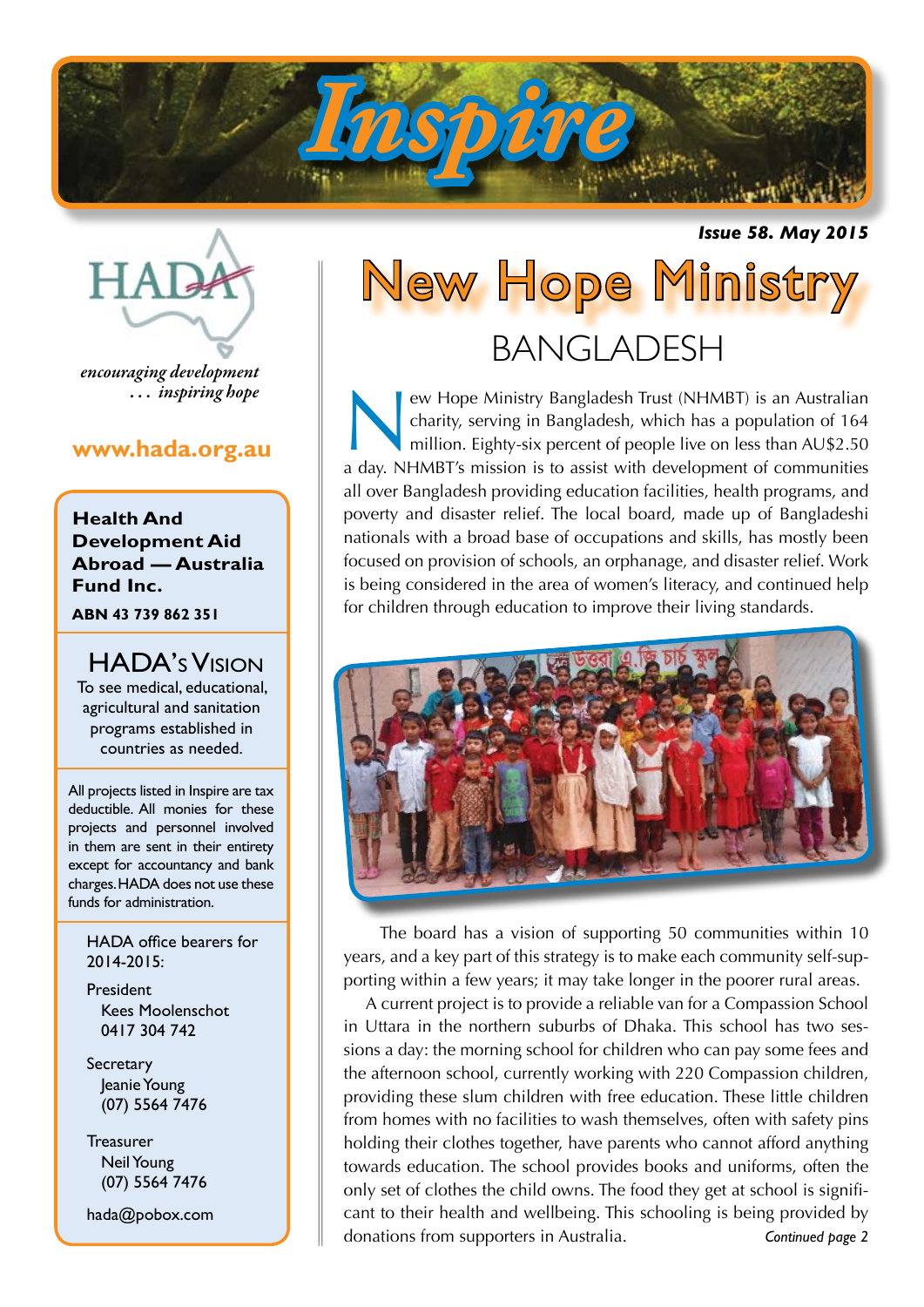## Student name: Aisha

This girl<br>Comes from quite a distance away. Her mother is a housewife and her father is a day labourer who earns a small



amount of money. They have four boys and girls. Aisha is in class three and a very good student. But her father is really struggling to support her studies. She comes by rickshaw whenever her father is paid, but most of the time she walks. If she doesn't have money to come by rickshaw during the raining season, she must stay home. If Aisha can get the education she needs, she can have a good future and be a blessing to her family.

When our van is fixed we can take our students to school, which will be a great help to them. Many students are suffering because they can't come to school due to a lack of transport.

In the past, children have been driven to school in the van, as they live too far away to walk, or they have no one to walk with them. Unfortunately this vehicle they had for many years is off the road as it is in need of a significant overhaul. This has meant some children are now unable to attend the school. This has mostly affected the children from the poorer areas.



The project we are undertaking is to fully restore the van in order to facilitate the ongoing education of these children in the Uttara District of Dhaka and to enable more of them to attend the school. The outlay for the refurbishment of the van is beyond the means of both the school and the community. The existing funding arrangements will only be able to cover the running costs of the refurbished van.

The Compassion School creates an opportunity for these children to break the cycle of poverty, not only for the children but also for the whole family. A restored van is part of community support. Can you help in this urgent need? *~ Warwick Lloyd*

## Sergelt\* Mobile Drop-In Centre for Homeless Citizens

A PROJECT OF GOOD NEIGHBOR SOCIETY **MONGOLIA** 

#### **Introduction**

 $\sqrt{e}$  have now opened a centre for the homeless citizens of Ulaanbaatar (UB), the capital of Mongolia. Our new drop-in centre is not as you would expect, but one 'on wheels', operating from a remodelled vehicle, roaming the streets of UB for homeless people and meeting them where they are. We too, in that sense are 'homeless'.

Did you know that up to 8000 people are living on the streets of UB, which also happens to be the world's coldest capital? Imagine… losing your job or suddenly receiving no more salary; losing your belongings in a fire, or livestock in a natural disaster; pressure and temptation of alcohol; relational problems; domestic violence etc. All these can contribute to suddenly finding yourself homeless.

#### **Homelessness equals hopelessness**

Without sufficient social assistance to help people overcome their problems, it is no wonder that many lose hope and end up on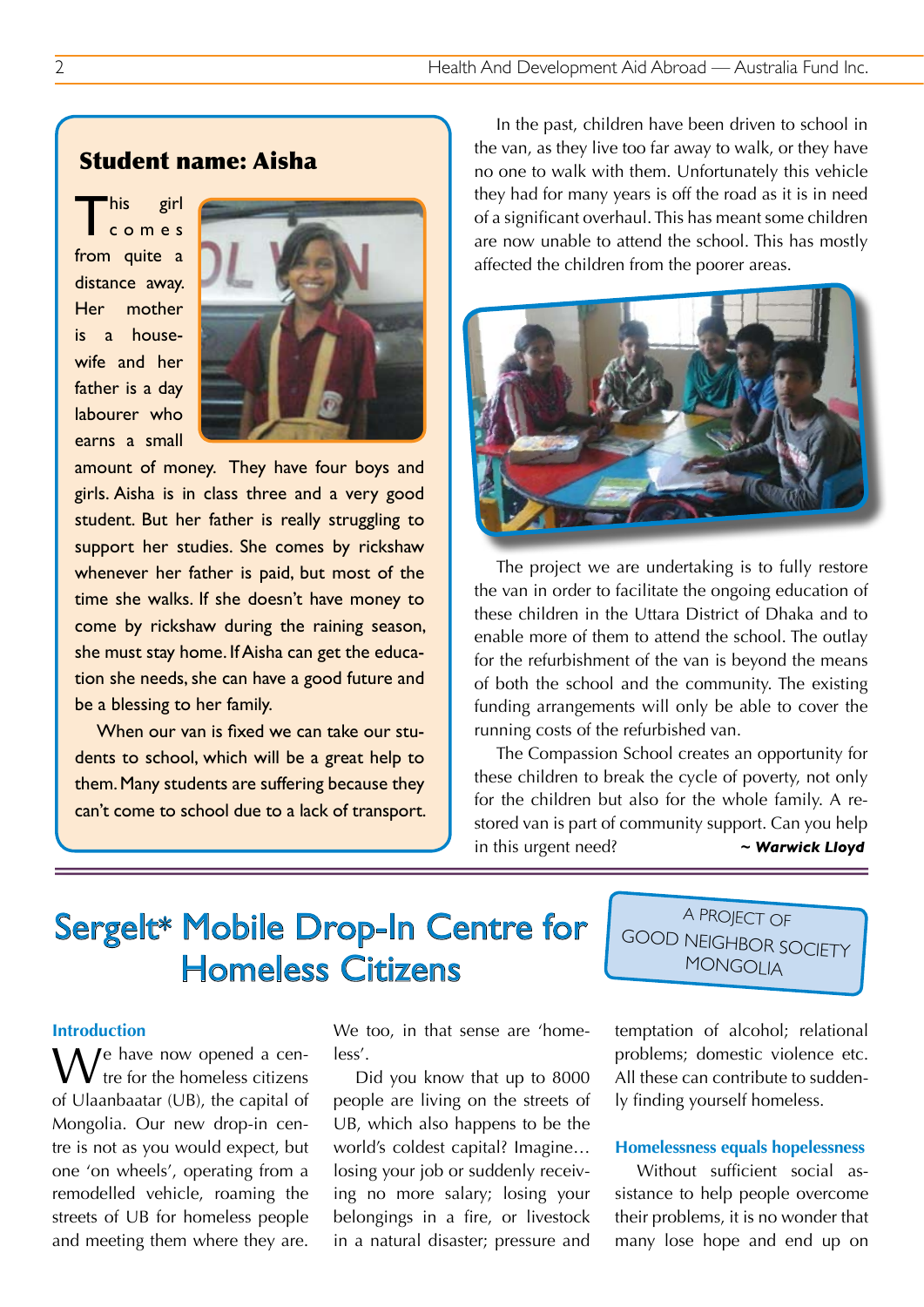the street. Homeless people suffer from wounds, illnesses and harsh living conditions. Many are disillusioned, have lost their self-esteem and have little or no expectation that they will be able to escape the cycle of poverty and addiction. Many sleep underground on the hot water pipes to keep warm during the long, bitter winters.

#### **Rejection**

They experience social isolation and exclusion due to their appearance, smell and alcohol problems. Drunken homeless people can be found lying on busy roads with no-one considering 'let's pull him



away to a safer place'. People are afraid to get involved and are used to seeing and ignoring them — just another piece of garbage on the road…

#### **Community involvement**

We are involving the community in our work to bridge the gap between both groups. The purpose of our project is to provide a contact point — the mobile centre —

for homeless people to work on improving their life situation. Our overall aim is that homeless people (re)discover their value and potential, find a new sense of purpose in life and be fully reintegrated into society with accommodation and work.

We will actively promote our work and inspire and create opportunities for the local community to play their part with us in reaching out to the homeless around them. At the end of each term homeless people will be linked up with volunteers who continue without our direct help, so we can move on to the next district.

#### **Practical assistance**

Because of our mobility we are able to work in all districts of Ulaanbaatar, which we will do on a temporary basis for up to half a year in each district. We will provide some basic needs (eg wound treatment, a warm drink, a hot meal and second-hand clothing once a week) and offer practical help

in dealing with authorities and getting access to healthcare. Also we will serve as a bridge to other organisations

that can offer therapy, legal advice and vocational training to help people reintegrate into society.

#### **A remodelled city-bus**

We're thankful for two committed and competent locals who share the same vision for this project. Recently we became the proud owners of a remodelled van: our 'mini mobile drop-in centre'.

We are starting our activities on a small scale and step-by-step working towards the realisation of our dream: a city-bus remodelled into a real mobile drop-in centre! The van is a good start but limited and lacks an important element: an easily accessible meeting place a welcoming and secure environment — where people can come any time during the day for a cup of tea, a talk or for any other issue. We envisage there will be a toilet and shower facility and space for educational activities and self-help groups for alcohol addicts. Besides, we will be even more visible in society and because of its uniqueness it may also make it more attractive for people to engage in our activities.

#### **Partnership needed**

We want to go for it 100% and I hope I have made you enthusiastic about our project too, because we cannot do it without your help! Would you consider joining us in reaching out to UB's homeless and help us in realising our goals?



Thanks so much, on behalf of my co-workers and me and UB's homeless citizens.

\*Sergelt: Mongolian for *revival/restoration.*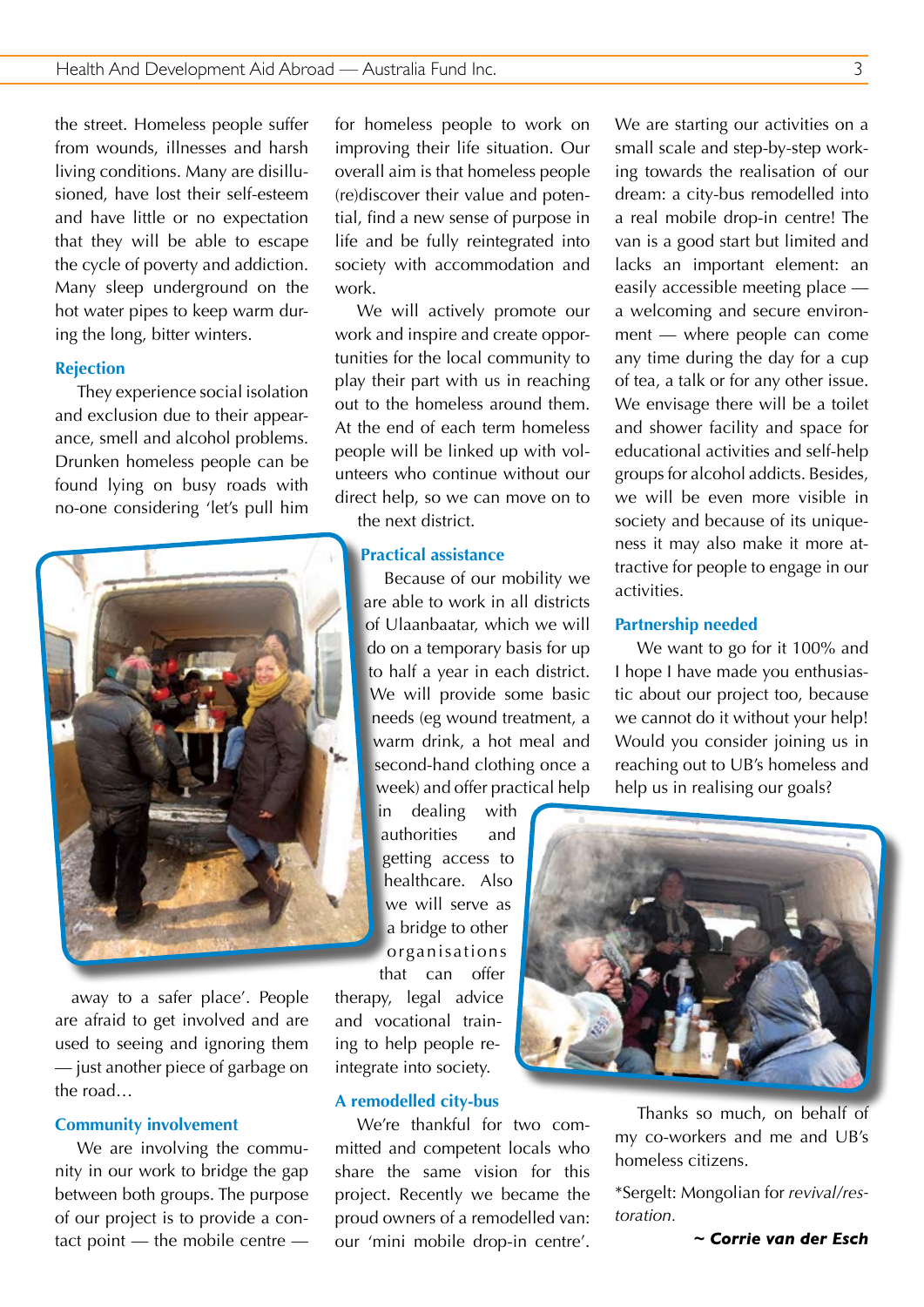## 4 Health And Development Aid Abroad — Australia Fund Inc.



hangs from a sling on her back, legs dangling. In the woman's arms is a blue literacy book. She turns the corner to her local church (often the *Our five Literacy Hubs* 

only community building) and is greeted by the sound of singing, signalling the beginning of class. Maria is one of 1300 students making their way to village classrooms each day, learning how to read and write with The Literacy Program.

Cabo Delead

Nampuls

*currently running in four provinces.*

Mozambique, Africa

Tet:

**Nissa** 

€

Worldwide, one in five adults and sixty-seven million children are illiterate (UNESCO 2010), and therefore could not read a book if they were given one. With 67 classes currently functioning in Mozambique, The Literacy Program is helping to alleviate this number by teaching basic literacy and numeracy in the poorest communities.

In 2014, 560 students commenced the program receiving new edition Student Workbooks, including best practice Basic Farmers and Hygiene manuals. The manuals are an added feature to the program, equipping students with knowledge for improved horticulture and community health.

In Literacy Hubs, District Trainers have been conducting village surveys. Our Manica Trainer, Peter Nyamurundira, has been scouting villages in Mount Zembe and Revue River regions to assess community needs for future classes.

Three hundred students are now ready to sit final exams, with additional classes due to complete the course in the new year. With a vision to reach every village in Mozambique, The Literacy Program is committed to helping tackle illiteracy in rural villages — impacting lives like Mario, who graduated from The Literacy Program at age 45.

## **MOZAMBIQUE**

The Literacy Program

*"I am so happy to be regarded as a literate person now that I have completed The Literacy Program. I thought school was for people* 

*who had nothing else to do with their time – but I proved myself wrong when I started attending the class. My teacher was very patient, especially with those of us who had never* 



*been in a classroom before. Now that I can read, I understand the importance of education. I am so happy to have been part of this program."*

You can help support a new literacy class in the village of Mount Zembe with the following gifts:

\$20 per month teaches one student to read. \$250 per year means one student learns to read. \$5000 per year means 20 students learn to read. *~ Natalie Brennan*

## **Nepal Earthquake**

We are able to advise that our Nepal project manager, Dr Julie Lincoln, is safe, along with her work colleagues in INF.

Would you like to contribute to those in need? HADA has trustworthy friends in both Kathmandu and Pokhara who can carefully distribute funds where they can do the most good.

Remember, apart from bank charges, ALL the funds donated will go to Nepal and are tax deductible.

The people of Nepal will thank you.

Neil Young

HADA Treasurer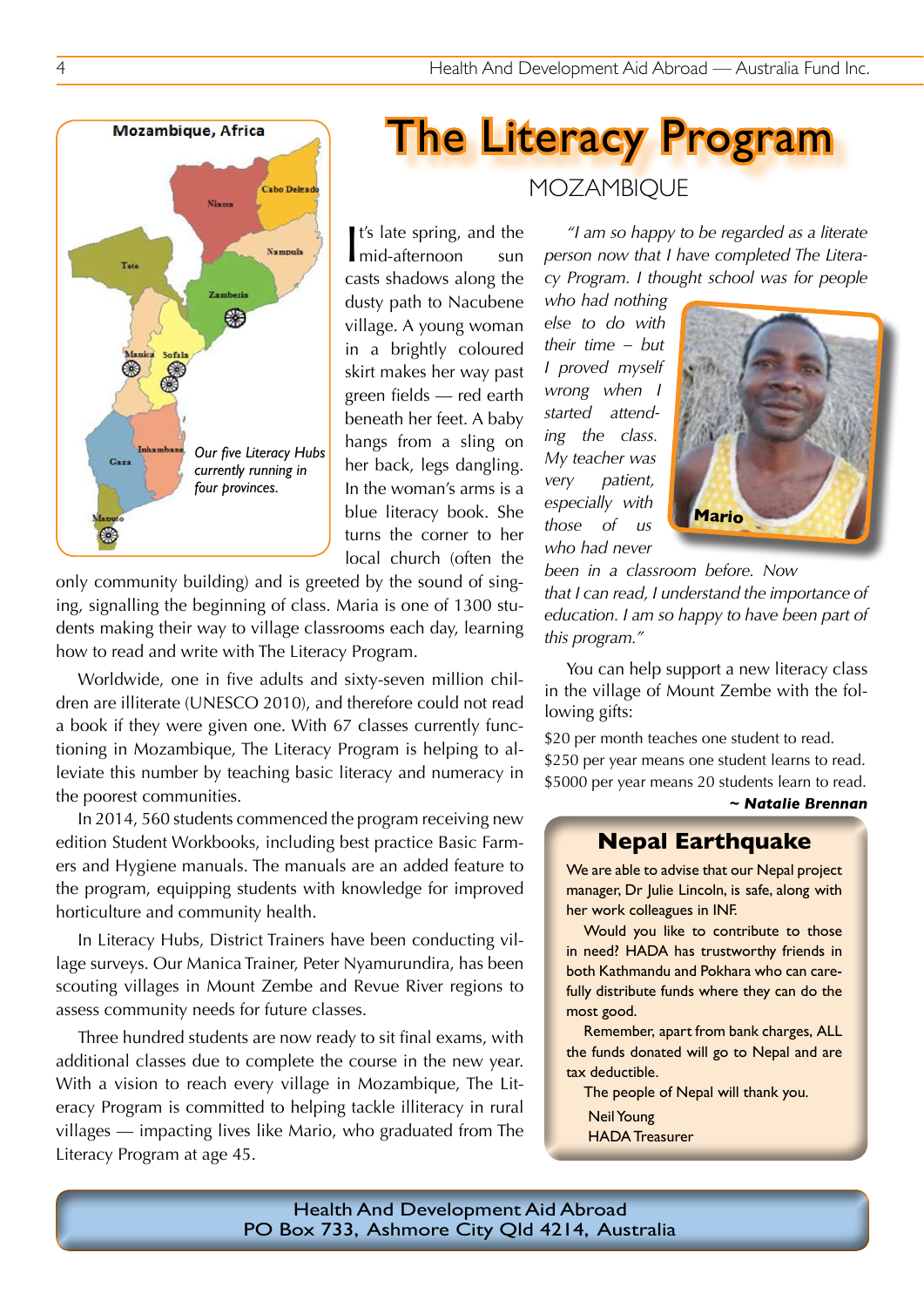

## **Current HADA Projects**

**All projects listed are approved for tax deductibility**

## **www.hada.org.au**

## *AFRICA and ASIA*

#### **Medical Training in Africa and Asia**

Manager: Dr Judith Goh

• Training African and Asian doctors in treating women with genital tract fistul [AFR-010]

#### **Library Aid International Inc**

Manager: Rodney Ziersch

• Providing books for schools. [AFR-011]

## *BANGLADESH*

#### **New Hope Ministry Bangladesh Trust**

- Rural project to help orphanage self-sufficiency [BGD-010]
- Van for Compassion School [BGD-011]

## *CAMBODIA*

#### **Siem Reap**

Manager: Cambodia Management Team

- Bridge of Hope: Working with families and communities to prevent children at risk becoming street children (or sold/ending up in prostitution). [KHM-010]
- Family Sponsorship [KHM-018]

### **Good Neighbours Pre-School**

Manager: Lee HyangSuk [KHM-017]

• A pre-school for disadvantaged children. [KHM-013]

## *CHINA*

#### **Hope Of Tomorrow**

Managers: Daniel and Irene Kim [CHN-014]

• Giving hope to blind people. [CHN-013]

## *DEMOCRATIC REPUBLIC of CONGO*

#### **Heal Africa, Goma**

• Equipping a new hospital. [COD-010]

## *INDIA*

#### **Maxton Strong Orphanage School, Banbassa**

Manager: Rick Shipway [IND-014] Manager: Clifton Shipway [IND-015] School Extensions [IND-016]

## *KAZAKHSTAN*

#### **HADA, Astana**

Manager: David Pichotta [KAZ-013]

- Alcoholism: Education, literature, and support groups for alcoholics and their families. [KAZ-010]
- Open Doors Community Centre: a place to gain employable skills and life skills for young adults, couples and parents. [KAZ-011]
- Valueology: assisting schools by providing materials, and teaching values to teenagers. [KAZ-012]

## *LIBERIA*

**Education for Life** [LBR-010] Manager: Sahr and Avina Andrews

• Construction of a primary school and further training of teachers.

## *MONGOLIA*

#### **Good Neighbor Society, Ulaanbaatar**

Manager: WooYoung Kim Family Development Program [MNG-010]

### **Good Neighbor Society, Uvs.**

Manager: Ernesto Casaccia [MNG-016]

• Day Care Centre. [MNG-013]

### **Good Neighbour Society — Mobile Drop-in Centre**

Manager: Corrie van der Esch [MNG-019]

• Assist homeless people in Ulaanbaatar [MNG-018]

## *MOZAMBIQUE*

• The Literacy Program: Functional literacy for rural villages [MOZ-010]

## *NEPAL*

## **ACN Health Promotion [NPL-012]**

Manager: Dr Julie Lincoln [NPL-011]

• Providing access to safe drinking water and toilets, improve knowledge of hygiene/sanitation, nutrition and preventable diseases.

## *SAMOA*

#### **Samoan Victim Support Group Inc**

• Healthy Babies Home [SAM-010]

#### *SIERRA LEONE* **Waterloo School**

• Teacher Training and Placement, and Amputee Clinic [SLE-011]

## *UGANDA*

#### **100% Hope**

Manager: Trishelle Sayuuni [UGA-014]

- 100% Hope Educate: building a school. [UGA- 011]
- 100% Hope Medical Clinic: providing healthcare for children and pregnant women. [UGA-013]
- 100% Hope Homes: giving children from remote areas acces to education [UGA-015]

### **Grace Care Child Program**

Manager: Emmanuel Kanuli

• To build classrooms for orphaned and disadvantaged children [UGA-020]

## *ZAMBIA*

#### **Oasis Care Project, Ndola**

Manager: Lainah Phirl [ZMB-013] Market garden for orphanage [ZMB-010]

• Gardeners: Benson and Alison [ZMB-012]

## *DISASTER RELIEF*

- • Syrian Refugees [DIS-010]
- Ebola Relief Africa [DIS-013]
- • Ebola Relief Sierra Leone [DIS-014]
- • Vanuatu Cyclone [DIS-015]
- • Nepal Earthquake [DIS-000]